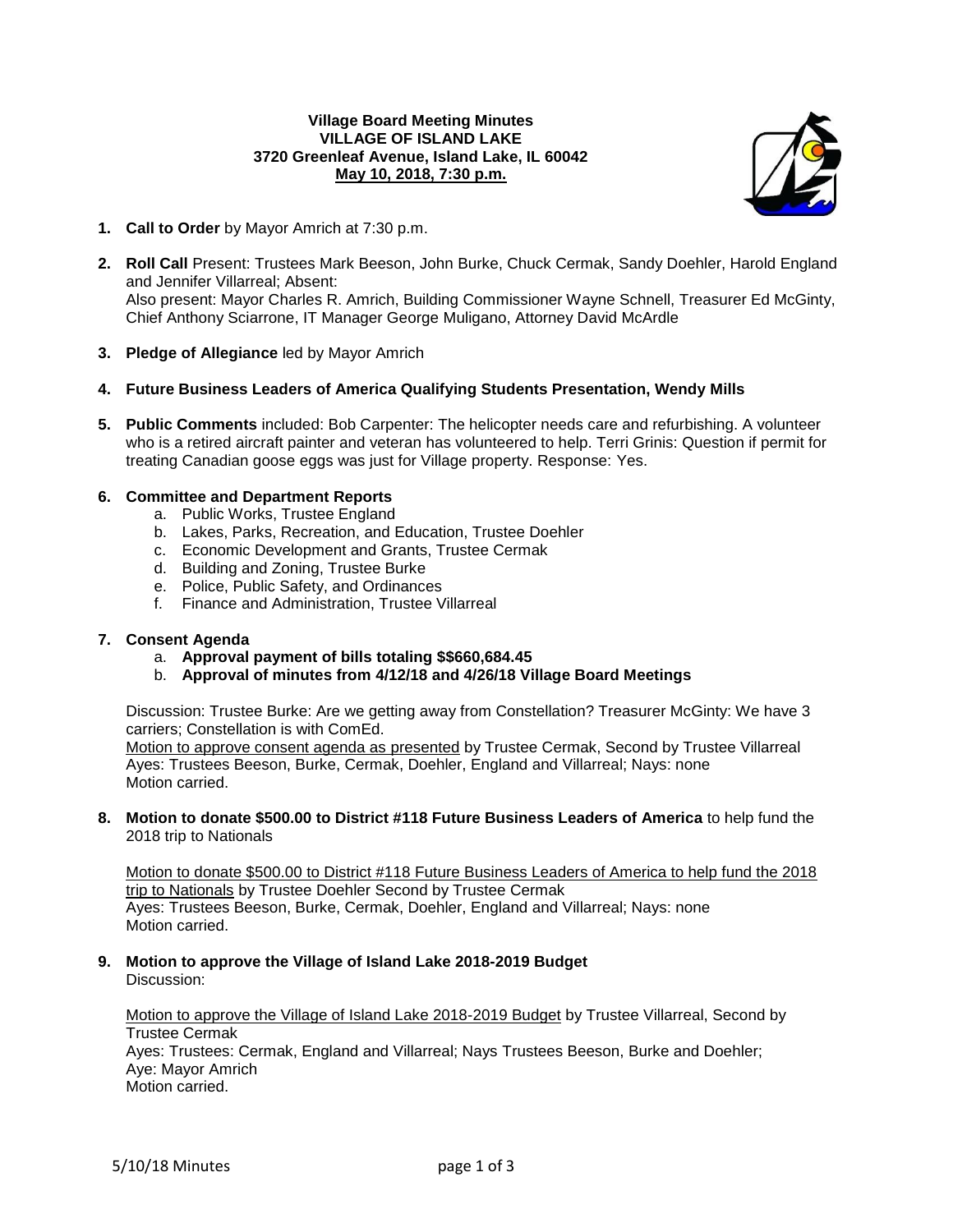**10. Motion to adopt a resolution repealing Resolution No. 645-17 Imposing a Temporary Moratorium on Video Gaming Establishments within the Village**

Discussion: Attorney McArdle: Options are for partial for Thornton's, or full repeal for entire moratorium that expires June 1, 2018. It will also affect Circle K. As we are not a home rule municipality, we may have a limited ability to keep a moratorium.

Motion to table action on repealing Resolution No. 645-17 Imposing a Temporary Moratorium on Video Gaming Establishments within the Village by Trustee Cermak, Second by Trustee Villarreal

Question: Trustee Burke: Will Thornton's file a lawsuit? Response: They could. The Illinois Gaming Board approved their application as a truck stop. We can regulate fees, hours of operation, blocking area from minors. A truck stop gaming permit does not require a liquor license. Mayor Amrich: Can we stop the video gaming under the truck stop designation? Attorney McArdle: No.

Ayes: Trustees Beeson, Burke, Cermak, Doehler, England and Villarreal; Nays: none Motion carried.

If we table this now, we can take the time to review our video gaming ordinance. Three issues for review: fees, kitchen regulation and contributing a moratorium.

**11. Motion to authorize Mayor Amrich to sign the Island Lake Police Department Designated Tow Company Agreement**

Discussion: Trustee Burke: Were we going to address the charge for keys? Trustee Villarreal: These are maximum fees. The towing vendor would have discretion not to charge that fee—for example the difference between an accident and an arrest. The fee allows towing company to cover their cost. Trustee Doehler: Is the \$500 a flat rate the Village gets? Response: Yes. It's only on an arrest. Trustee Burke: Were we going to have a list with a rotation containing at least two companies? Response: That is not part of the agreement. Trustee Doehler: We're going down the same road as a previous administration.

Motion to authorize Mayor Amrich to sign the Island Lake Police Department Designated Tow Company Agreement by Trustee Villarreal, Second by Trustee Cermak Ayes: Trustees: Cermak, England and Villarreal; Nays Trustees Beeson, Burke and Doehler; Aye: Mayor Amrich Motion carried.

- **12. Mayor Comments** included: Bids are going out for road work.
- **13. Trustee and Staff Comments** included: Trustee Cermak: Spend your money in town; improve parking on Lakeview Dr. for Hyde's Lakeview Park. Trustee Burke: Commended Tina Loos on her hard work as Events Coordinator and asked if we would post job with Tina leaving. Yes: We are also checking if current employees are interested. Trustee Doehler: Reiterated comments about Tina Loos and her family and mentioned it would be hard to fill her shoes; we are submitting final reports for Hyde's Lakeview Park; ComEd has asked to use some of his photos for their promotions of the Green Region Grants. Trustee Beeson: Lions Club met about getting a third event; would like to have a beer tent at 4<sup>th</sup> of July picnic; they would split proceeds with Special Events.

Mayor Amrich: Requested to sit down with Trustee Doehler about Dorothy Beach property. Public Works Director Bartnick: Plows are off trucks; work on lights is in progress.

**14. Public Comment** included: Bob Carpenter: No boats or fishing should be within 50 feet of designated swimming area. Peter Nelson: Inquired about the sale of the Village's Fairfield Rd. property Response: Closing is next week. Kiki Becker: RE: Video gaming, has anyone been to Julie's Island Lake and eaten there? Response: Yes. Mayor Amrich: They were permitted before the moratorium. Attorney McArdle: Full kitchen is required, but doesn't have to be used. Trustee Beeson: They came in as a café prior to the moratorium. The purpose of the moratorium was to prevent additional ones.